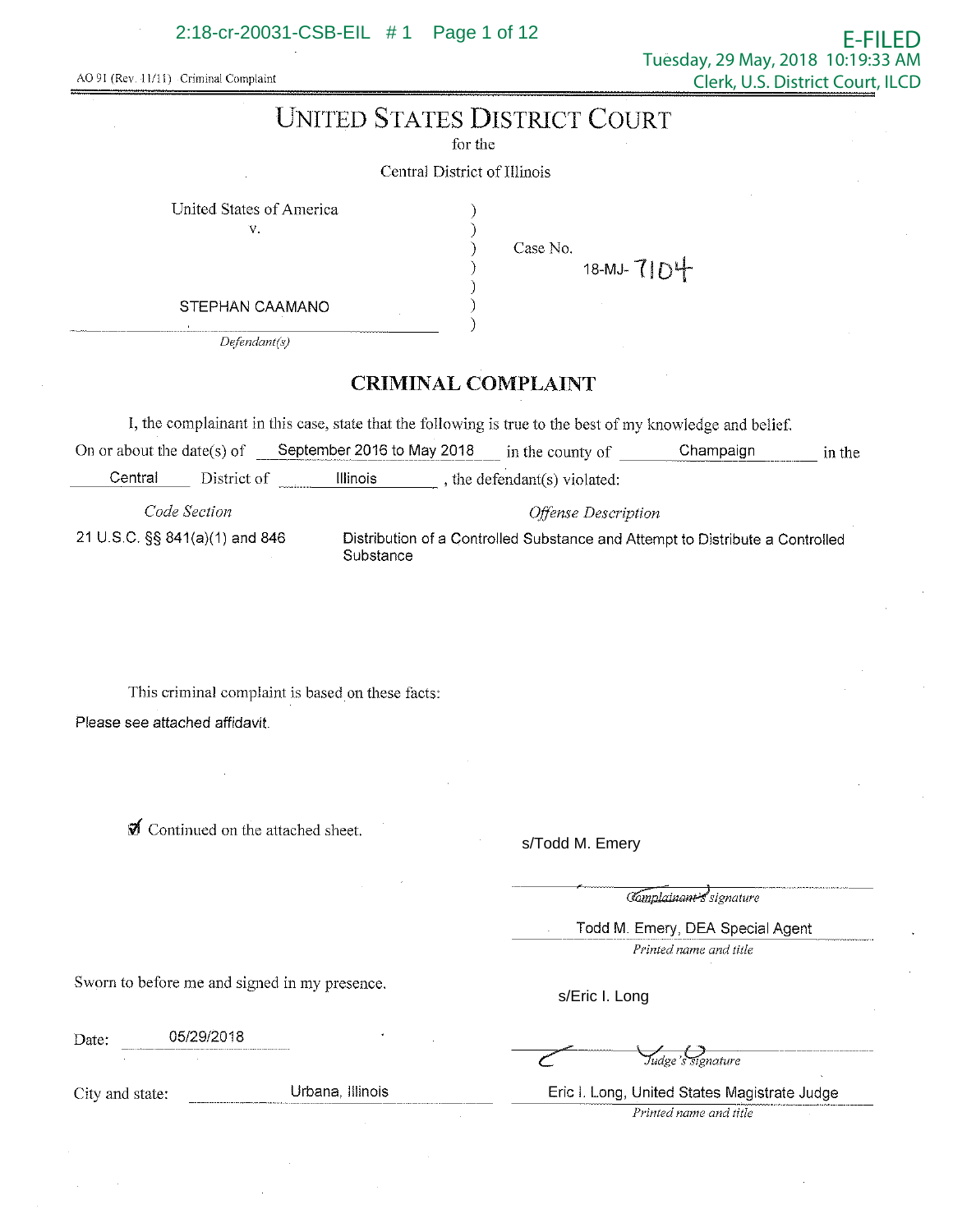#### **AFFIDAVIT**

I, Todd M. Emery, being first duly sworn, hereby depose and state as follows:

#### **INTRODUCTION**

1. I am a Special Agent with the Drug Enforcement Administration and have been so employed for more than seven years. I have had extensive training in the investigation of drug related crimes and the enforcement of federal laws concerning controlled substances as found in Title 21 of the United States Code. Currently, I am assigned to the DEA's Springfield, Illinois, Resident Office (SRO). I have investigated illicit controlled substance trafficking, to include the importation, distribution, manufacture and cultivation of illegal substances. I have personally conducted or assisted in numerous investigations of state and federal criminal violations involving the illegal trafficking of narcotics and related crimes. I have received specialized training in various aspects of narcotics investigations, which includes but is not limited to interviewing defendants and witnesses, surveillance techniques, and money laundering. Prior to my assignment at SRO, I served as Technical Operations Agent to the DEA Imperial, California, District Office for approximately five years where I assisted agents in conducting cyber investigations, authored several search warrants to technical enterprises such as Microsoft and Facebook, and handled operations for that office's wire room to include assisting in routing data packets such as email content to approved systems for agent investigations. I also served two years at the DEA's Office of Special Intelligence, where I learned skillsets involving Virtual Private Networking (VPN), IP configuration, and basic programming in a few computer coding languages.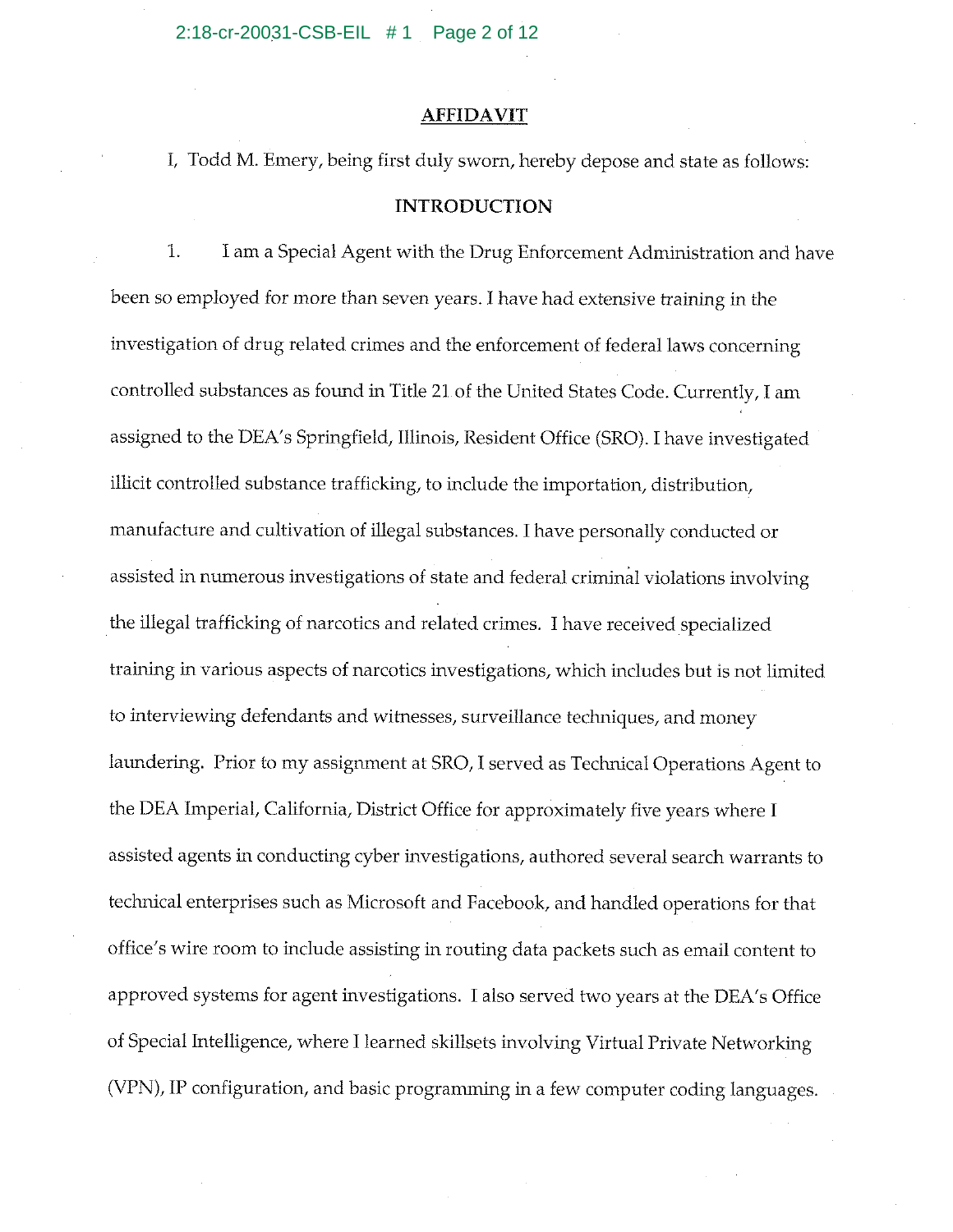#### 2:18-cr-20031-CSB-EIL # 1 Page 3 of 12

I have helped prepare numerous complaint and search warrant affidavits, participated in the execution of search warrants, and testified at criminal trials during my participation in drug investigations.

2. I make this affidavit in support of a criminal complaint and arrest warrant for STEPHAN CAAMANO. As will be shown below, there is probable cause to believe that CAAMANO engaged in Distribution of a Controlled Substance and Attempt to Distribute a Controlled Substance in violation of 21 U.S.C. §§ 841(a)(l) and 846.

3. The facts in this affidavit come from my personal observations, my training and experience, and information obtained from other agents and witnesses. This affidavit is intended to show merely that there is sufficient probable cause for the requested arrest warrant and does not set forth all of my knowledge about this matter.

4. Since this affidavit is being submitted for the limited purpose of securing an arrest warrant, I have not included each and every fact known to me concerning this investigation. I have set forth only the facts that I believe are necessary to establish probable cause to believe that CAAMANO committed violation of 21 U.S.C. § 841, 846, Distribution of a Controlled Substance and Attempt to Distribute a Controlled Substance. Unless specifically indicated otherwise, all conversations and statements described in this affidavit are related in substance and in part only.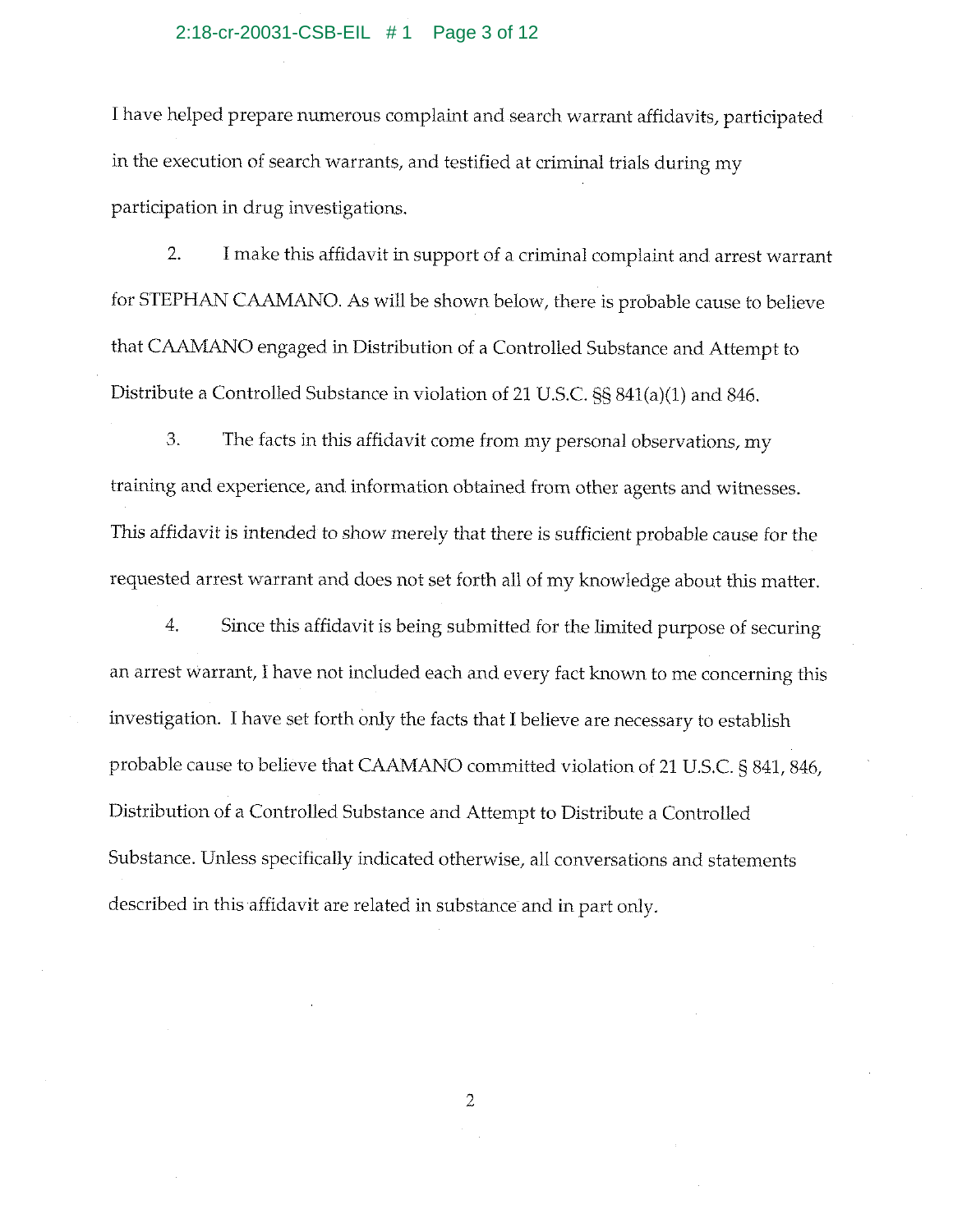#### PROBABLE CAUSE

#### *Initiation of Investigation*

5. In December 2017, agents began investigating a target, Stephan CAAMANO, for manufacturing controlled substance with tablet press machines purchased online from various companies based in China. Customs and Border Protection agents had contacted the Drug Enforcement Administration's Springfield, Illinois, Resident Office pertaining to several imported items seized by CBP that were destined for delivery to CAAMANO at various addresses associated with CAAMANO in California and in the Champaign, Illinois-area between September 2016 and July 2017. The items included but were not limited to a turbine wheel box pill press machine and pill press machine parts and alprazolam, a Schedule IV controlled substance.

## *Surveillance of CAAMANO and Package Drop*

6. On March 8, 2018, agents conducted surveillance of Stephan CAAMANO at his residence, 1510 Glenshire Drive, Champaign, Illinois. At approximately 10:00 a.m., agents observed CAAMANO<sup>1</sup> depart the residence traveling eastbound on Kirby Avenue in a 2017 Toyota RAV4, blue in color, bearing Illinois License Plate AM93634, and assigned vehicle identification number 2T3BFREV5HW647548. That vehicle was and is currently registered to and known to be driven by CAAMANO. Agents observed CAAMANO arrive in the RAV4 at a United States Postal Service drop box located near

<sup>&</sup>lt;sup>1</sup> Law enforcement agents had obtained a California Driver's License photograph of Stephan CAAMANO.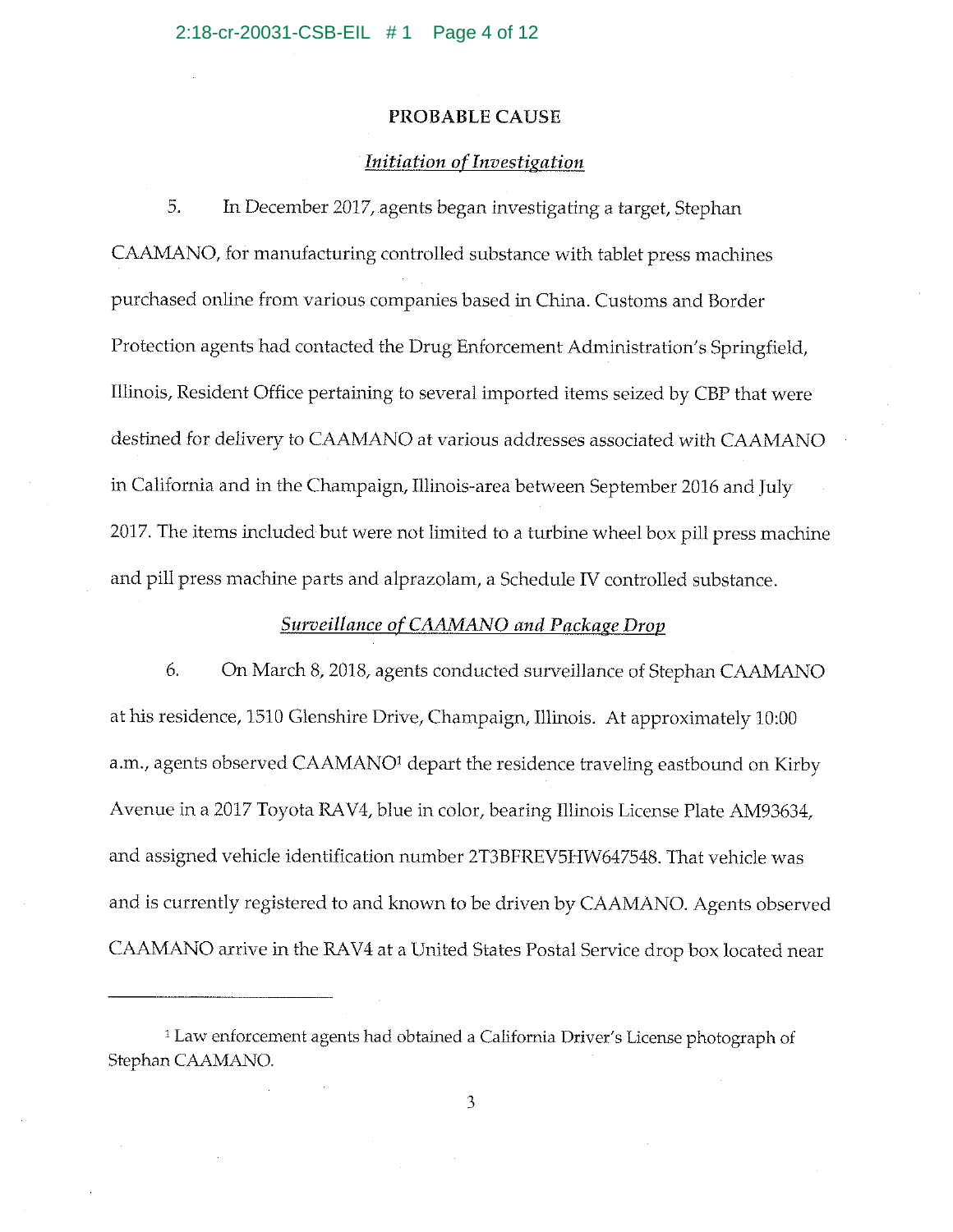2012 Round Barn Road, Champaign, Illinois. Agents then observed and video recorded CAAMANO as he removed yellow manila envelopes from the rear passenger area of his vehicle multiple times and deposited said manila envelopes into the USPS drop box.

7. That same morning, while maintaining surveillance of the drop box, agents contacted the United States Postal Inspection Service so that they could visually inspect the manila envelopes deposited in the USPS drop box by CAAMANO. USPIS sent a mail carrier to open the drop box near 2012 Round Barn Road, Champaign, Illinois, and to collect all mail from inside the drop box.

8. Later that morning, at approximately 11:15 a.m., agents met with the USPS mail carrier at the Round Barn Road location. Prior to the mail carrier's arrival, agents confirmed via surveillance that no other individuals had gained access to the USPS drop box or tampered with its contents. With assistance from the USPS mail carrier, agents were able to visually inspect the contents of the drop box and observed 33 yellow manila envelopes matching in appearance the yellow manila envelopes agents previously saw CAAMANO depositing into the drop box. No other item in the drop box outside those 33 envelopes was comparable to the items agents observed and video recorded CAAMANO depositing in the drop box.

9. Also on March 8, 2018, at approximately 2:00 p.m., agents traveled to the United States Post Office, located at 600 North Neil Street, Champaign, Illinois, where the USPS mail carrier who assisted at the USPS drop box near 2012 Round Barn Road,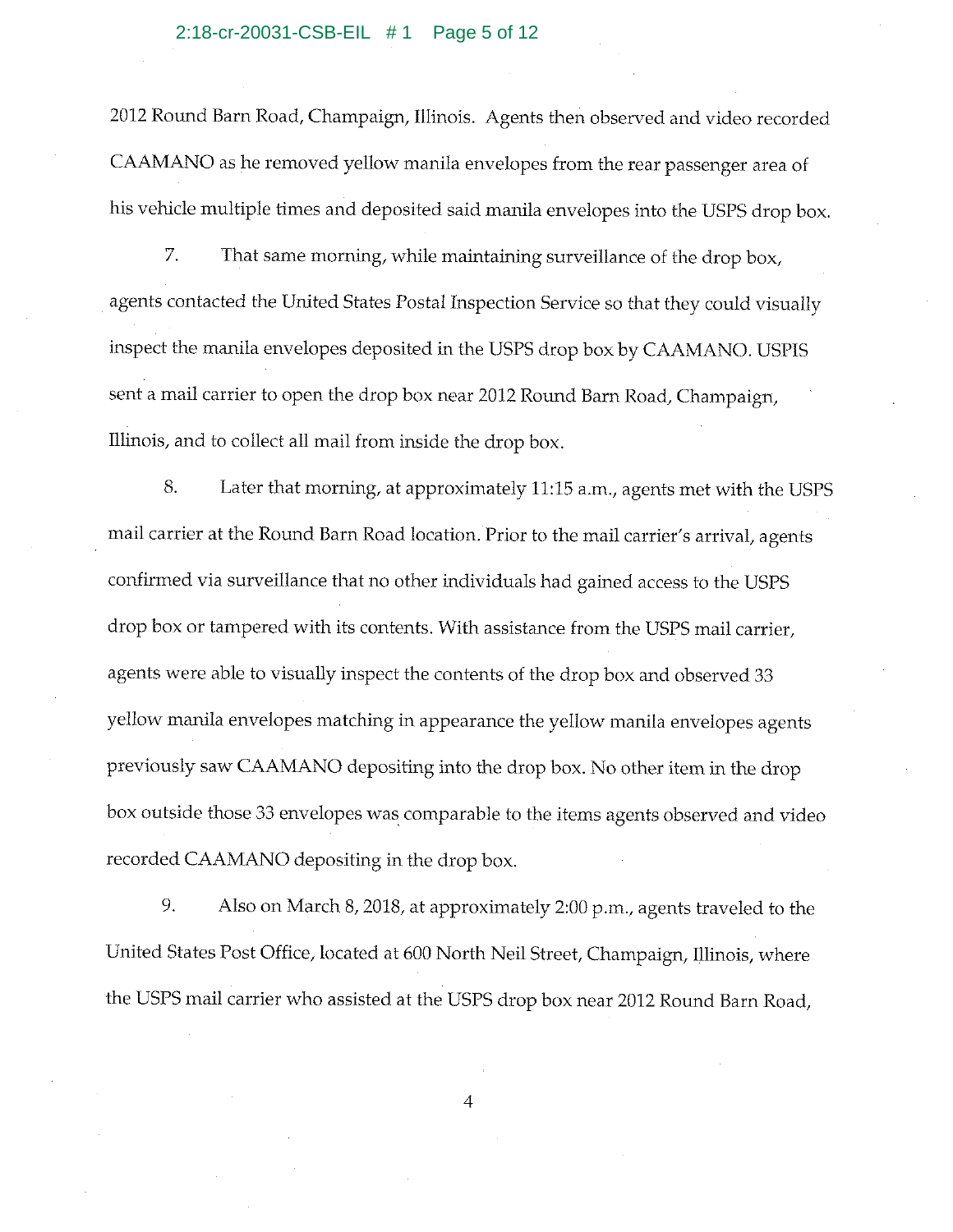Champaign, Illinois, had directly taken the 33 manila envelopes identified as matching the manila envelopes deposited by CAAMANO.

10. Agents visually inspected each of the 33 manila envelopes and observed that the return sender on each of the 33 envelopes was listed as a "Colin H. Taylor". Agents also observed a shipping company, Easy Post, had created the shipping label on each envelope, and all envelopes had the same EasyPost account number: C26321.

#### *St. Louis, Missouri, Package*

11. Agents observed that one of the 33 packages was addressed to an individual in St. Louis, Missouri. Law enforcement later obtained consent from the individual to whom the package was addressed to open that package. The package contained a clear plastic vacuum sealed bag with white elongated pills, each marked "Xanax" and "2", and weighing 335 grams. The listed recipient never received the package, as it was retained by law enforcement after it was found to contain pills.

## *History of Mail Drops*

12. Agents interviewed the USPS mail carrier who advised similar manila envelopes had been deposited into four USPS drop boxes in the vicinity of Mattis Avenue and Kirby Avenue in Champaign, Illinois, each day for more than a year. The mail carrier estimated the number of manila envelopes to be between 50 and 100 among the four drop boxes each day.

13. The USPS mail carrier stated he made a formal complaint in March 2017 to management about the quantity of manila envelopes, which had been making his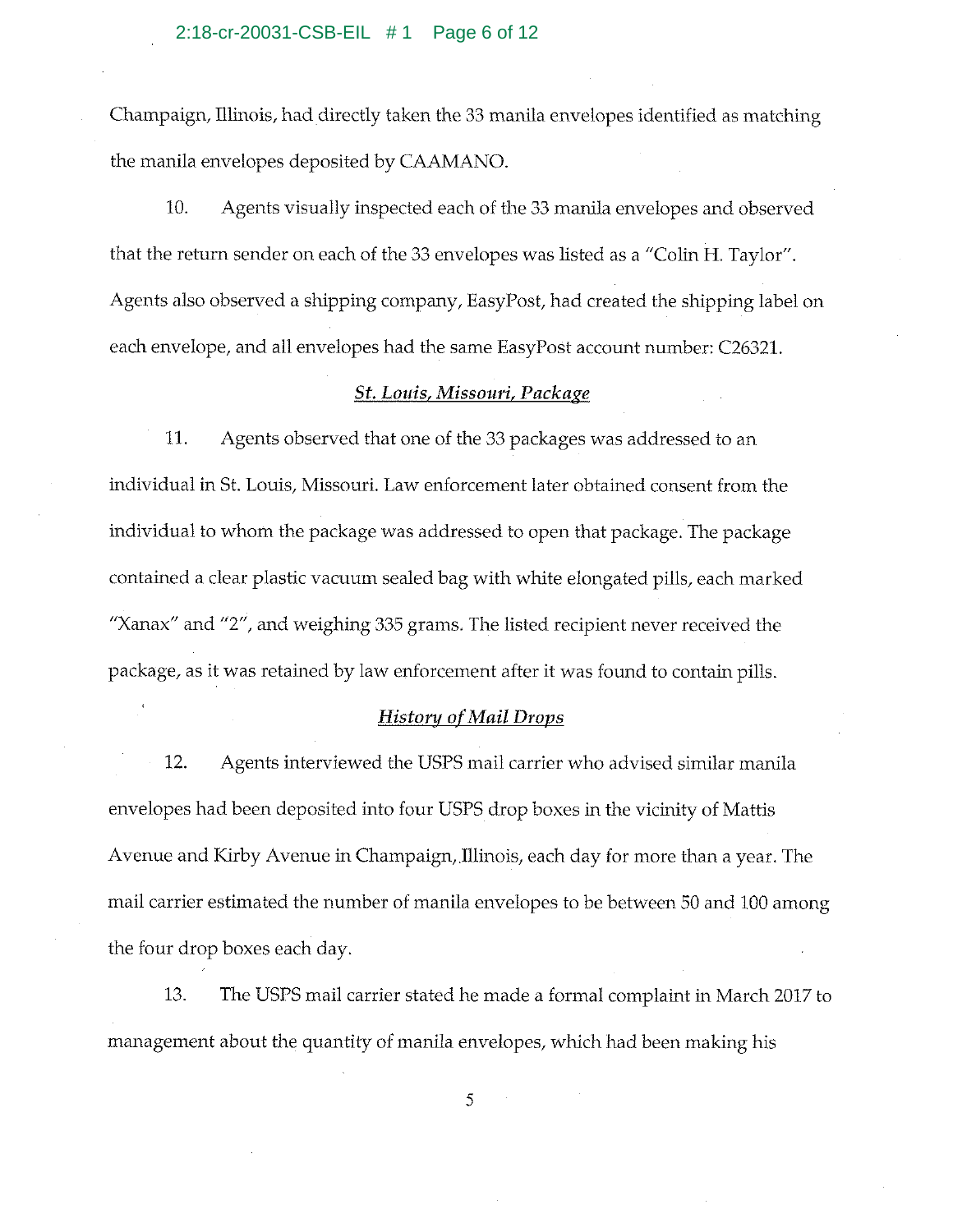collection duties very difficult to complete. The mail carrier advised that at the time of the complaint his management contacted the shipper, identified as "Sharon Lee", and advised a non-fictitious mailing address was required, otherwise the manila envelopes would not be shipped. The mail carrier provided a photograph to agents of a manila envelope seen in March 2017 bearing the return shipping name "Sharon Lee". Agents observed the shipping label was created by EasyPost and was associated with the same account number: C26321.

#### *Recovery of Alprazolam in Champaign County*

14. On March 9, 2018, agents received information from the Champaign County Sheriff's Office concerning an incident report involving recovered property. On February 21, 2018, the Sheriff's Office took a report at 3206 Halifax Drive, Apartment B, Champaign, Illinois, in which a female subject, identified as T.A., received four boxes delivered to her by USPS, each identifying her as the "return sender". T.A. told the Sheriff's Office that she did not send any boxes and opened one to check its contents. Upon inspection, T.A. observed three gray packages, wrapped in bubble wrap, inside the box. T.A. then opened one gray package and discovered numerous pills, all marked with "Xanax" on each pill. T.A. relinquished custody of the four boxes and their contents to the Sheriff's Office.

15. Agents reviewed photographs taken of the shipping labels on the four boxes and observed a shipping label created by EasyPost with the same account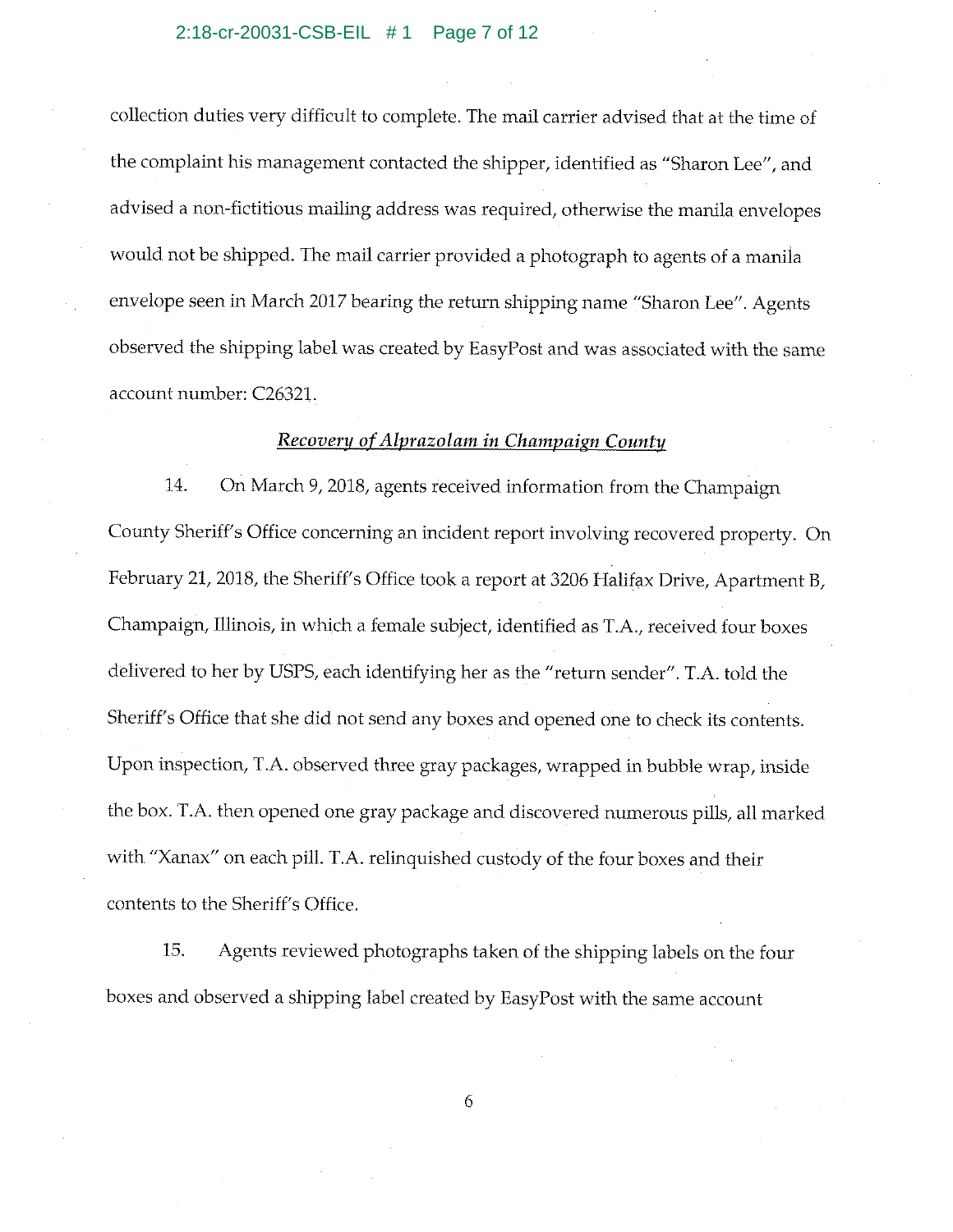#### 2:18-cr-20031-CSB-EIL # 1 Page 8 of 12

number as the one used on envelopes bearing the return address names "Colin H. Taylor" and "Sharon Lee". The EasyPost account number was C26321.

16. On March 12, 2018, agents took custody of the four boxes and their contents from the Sheriff's Office. Agents inspected the contents and confirmed the four boxes were each filled with three packages. Each of the three packages contained numerous white elongated pills. Agents observed that each pill bore the marking "Xanax" on one side and the marking "2" on the other side, which markings are consistent with pills made by the pharmaceutical manufacturer Pfizer. Agents could tell upon inspecting the pills through the plastic packaging that several of the pills had lighter markings, indicating possible counterfeit production. On March 27, 2018, laboratory results returned indicating the pills were all alprazolam (Xanax) with a 95% level of confidence and numbered 83,538 dosage units (total pills).

## *Cleveland Alprazolam Package*

17. Meanwhile, on March 8, 2018, Cleveland Police Department Detective John Dlugalinski reported USPS Parcel 9405536897846313514706 (Easy Post) to United States Postal Inspection Services Investigator Bryon Green. The parcel was addressed to a residence in Cleveland, Ohio, and was turned over by a resident who had no knowledge of the parcel. The parcel originated in Urbana, IIIinois. The parcel contained more than 1,000 alprazolam pills; the presence of alprazolam was confirmed by the Cuyahoga County Laboratory on March 22, 2018.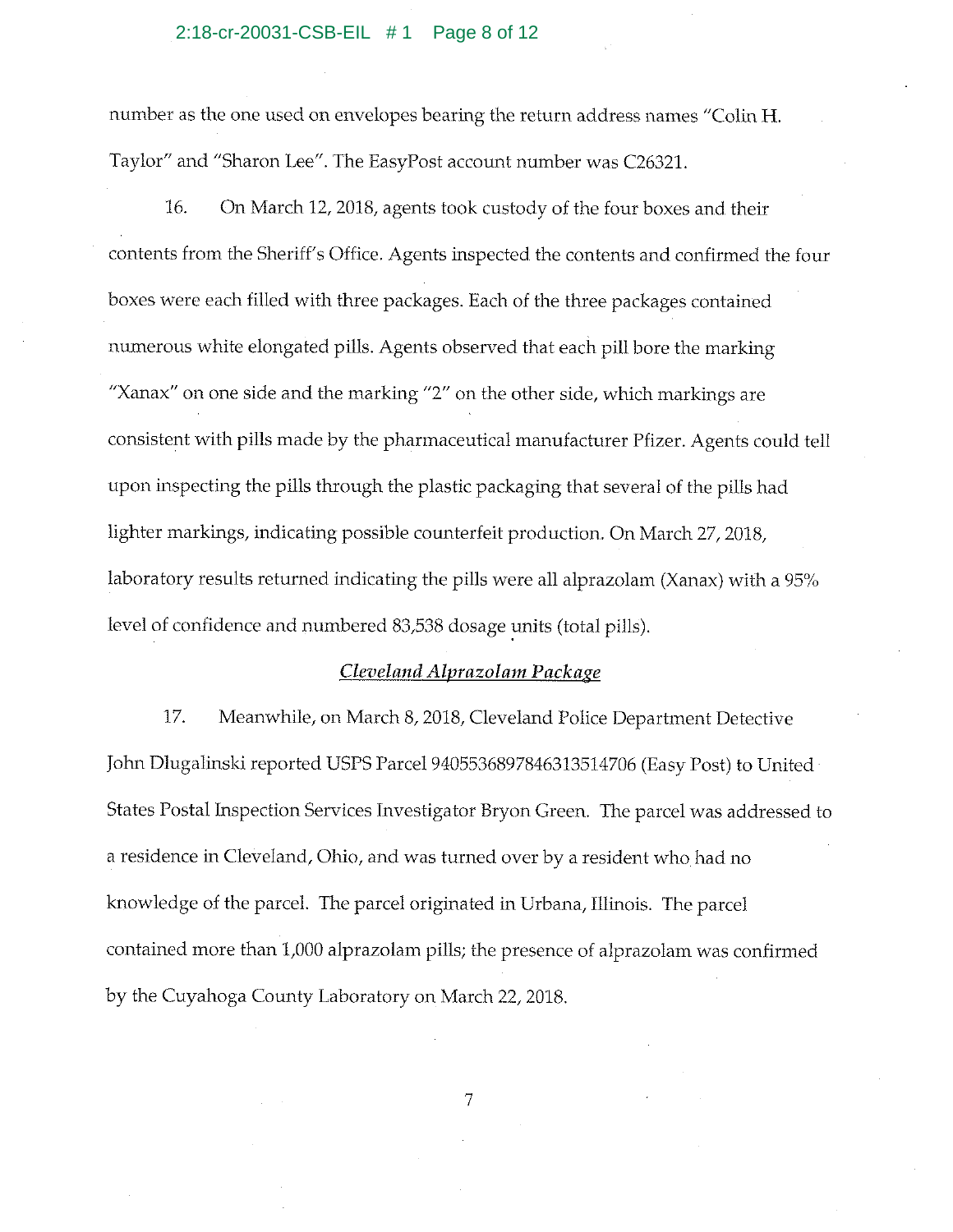#### 2:18-cr-20031-CSB-EIL # 1 Page 9 of 12

18. On March 22, 2018, Investigator Green identified associated mailings going to another address in Cleveland, Ohio. These parcels, like those deposited by CAAMANO into the mail drop box in Champaign, Illinois, had a return address of Colin H. Taylor, 2105 S. Zuppke Dr., Urbana, Illinois, and were associated with EasyPost account C26321.

19. On March 26, 2018, Investigator Green, along with Homeland Security Investigations and the Drug Enforcement Administration, conducted a controlled delivery of the two associated parcels. Agents detained the individual<sup>2</sup> who received the parcel. That individual signed a consent form permitting law enforcement agents to search his/her residence, which resulted in the recovery of the two parcels associated with EasyPost account C26321, along with various narcotics, numerous Priority Mailing envelopes, label makers, and a food saver machine with plastic bags commonly used for vacuum packaging.

20. The package recipient provided a statement to agents and advised that he/ she purchased the "Xanax" (alprazolam) that was recovered from the parcels from a darkweb vendor that he/ she had found on a Reddit forum. He/ she identified the Reddit user as "Googleplex". He/she stated that "Googleplex" sells "Xanax" on the Dream Market, but advised that he/ she purchased directly from "Googleplex" by

<sup>2</sup> This individual was convicted of narcotics trafficking in at least one other criminal case.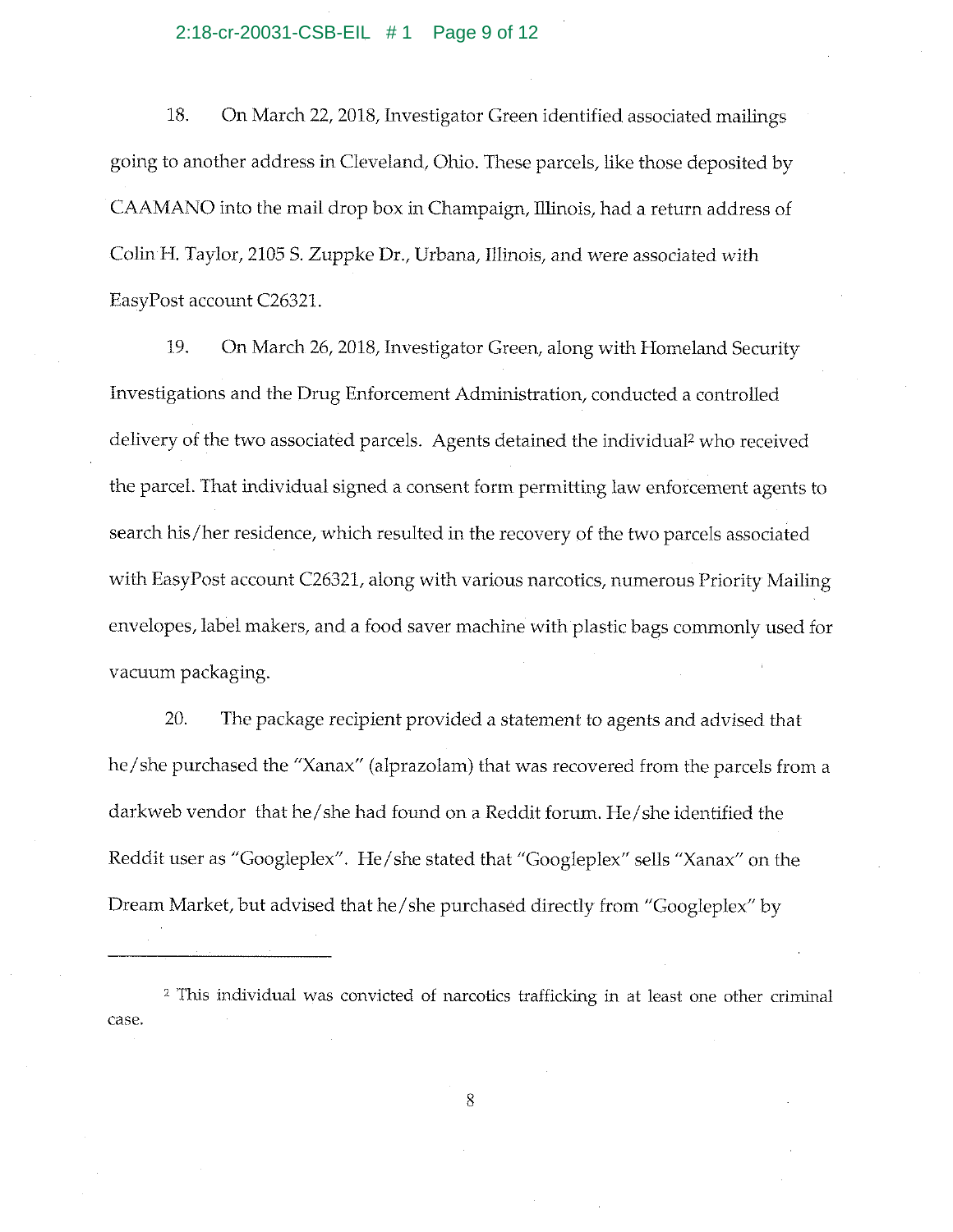#### 2:18-cr-20031-CSB-EIL # 1 Page 10 of 12

sending Monero<sup>3</sup> cryptocurrency to a wallet<sup>4</sup> provided by "Googleplex". The package recipient stated that he/ she communicates with "Googleplex" via email. The recipient stated that he/ she ordered from "Googleplex" three times in amounts of \$5,000.00, \$5,000.00, and \$4,000.00 during the winter and spring of 2018 and paid "Googleplex" \$0 .60 per "Xanax" pill.

21. In performing a Google search using keywords "Googleplex Reddit", agents were able to see URL results ranging from 2016 to 2018, which referenced "Googleplex" and discussed dark web transactions and "Xanax".

## *Recovery of Returned Package in Normal, Illinois*

22. On Thursday, March 29, 2018, law enforcement agents were contacted by USPIS Inspector Keith Williams, regarding a package with EasyPost account C26321, which had been turned into the Normal, Illinois, US Post Office under "refused mail". The EasyPost account number matched the account number CAAMANO was believed to have used to create shipping labels for previous packages. The package was

<sup>3</sup>An open-source cryptocurrency that focuses on privacy and decentralization. Monero uses a public ledger to record transactions while new units are created through a process called mining. Monera aims to improve on existing cryptocurrency design by obscuring sender, recipient, and amount of every transaction made, as well as making the mining process more egalitarian.

<sup>&</sup>lt;sup>4</sup> A "wallet" or cryptocurrency wallet stores the public and private keys, which can be used to receive or spend the cryptocurrency. A wallet can contain multiple public and private key pairs. The cryptocurrency itself is not in the wallet. The cryptocurrency is decentrally stored and maintained in a publically available ledger. With a private key, it is possible to write in the public ledger in order to spend the cryptocurrency.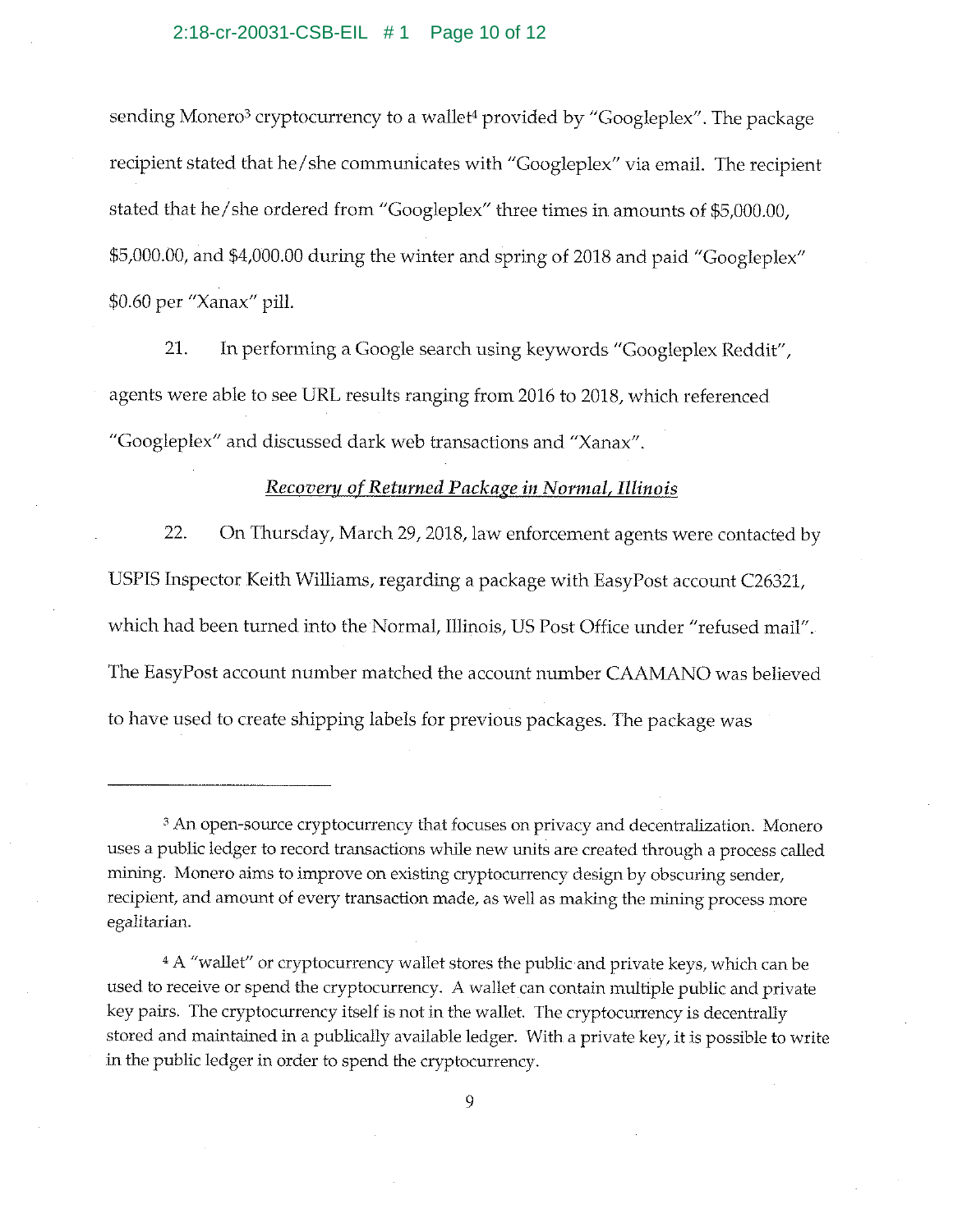addressed to T.W. on Hollywood in Los Angeles, California; originated from Urbana, Illinois; and weighed approximately 2 pounds. The return address was listed as L.W. on High Street in Urbana, Illinois. The package had a USPS label over the recipient address stating, "Return to Sender, Refused, Unable to Forward, Return to Sender". Inspector Williams also advised that L.W., who received the package, had turned the package over to the Normal, Illinois, US Post Office, stating that she did not send the package and had no knowledge of it or its contents.

23. Law enforcement inspection later revealed that the package contained 1,000 pills marked "Xanax".

#### *Residential Search Warrants at Glenshire and Fair Residences*

24. On May 27, 2018, residential search warrants were executed at 1510 Glenshire Drive and 510 South Fair Street in Champaign, Illinois. Stephan CAAMANO's rental residence, 510 South Fair Street, was largely empty, although law enforcement agents found various metal machine parts, proof of residency, an instruction manual for a scale, a Toshiba laptop, and a cutting agent powder.

25. At the 1510 Glenshire Drive address, agents found one zp9 rotary tablet press, two 20L mixing machines, 3 commercial grade scales, 3 heavy duty vacuum sealing machines, multiple large plastic bins and containers used to sort and mix powders used to press pills, a container filled with binding agent Firmapress, pressed counterfeit Xanax bars, non-prescribed steroids, doping masking agents, non-FDA approved tramadol and domperidone medicines, tryptamine (psychedelic), multiple